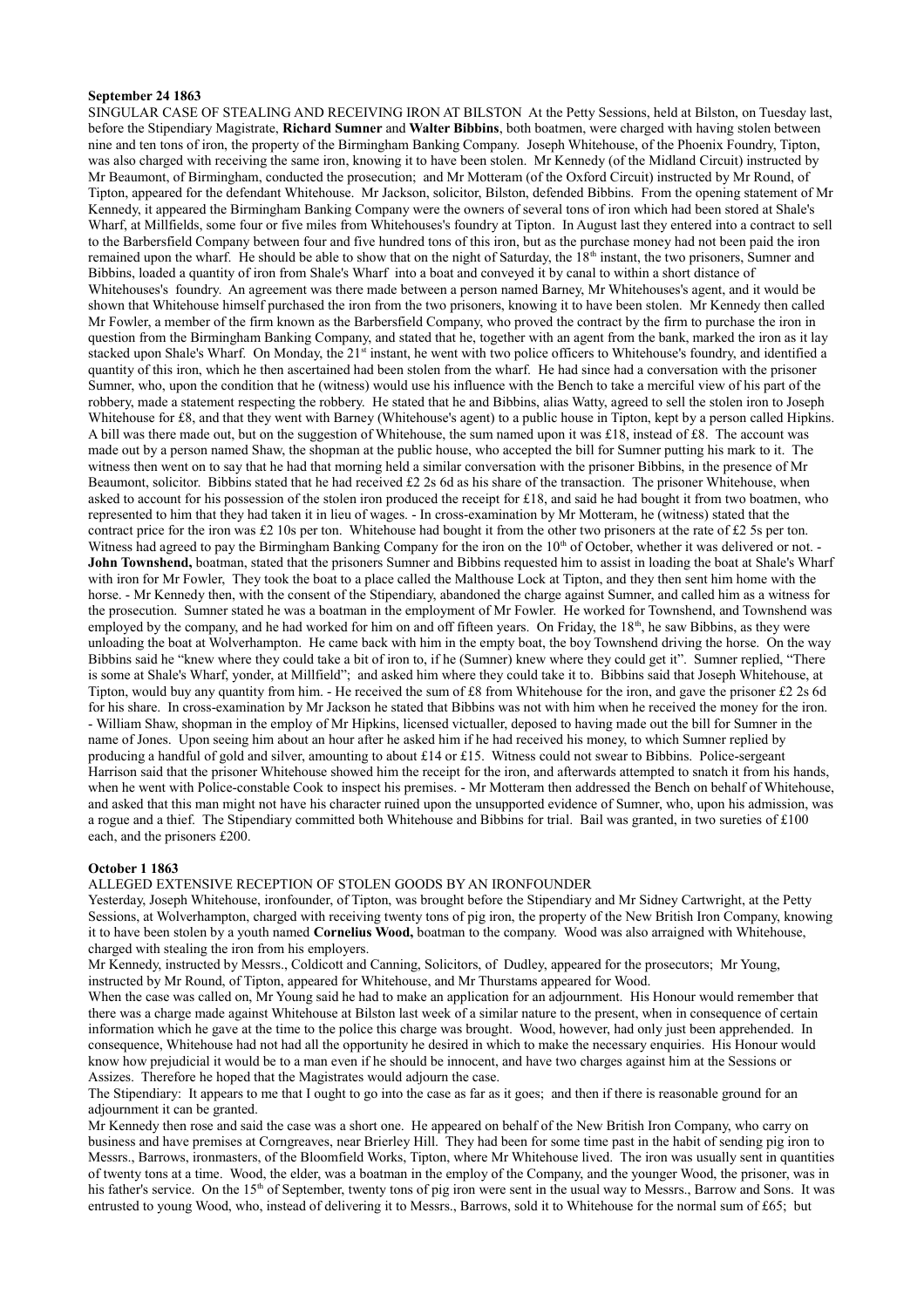Wood really received only about half that amount. When arrested, he said he had bought it from Wood, who had received it as wages. But young Wood had made a confession, and would plead guilty on that occasion. With the Magistrates' permission, he proposed to have Wood convicted and sentenced under the Criminal Justices' Act, and then to produce him in the witness box to give evidence as to the nature of the transaction with Whitehouse.

The Stipendiary: You can go into the stealing first, and then we will see. Whitehouse had better stand down.

The prisoner Wood was then charged with stealing the iron, the the following evidence was produced in support of that charge. Mr C B Hodgetts, furnace manager to the New British Iron Company, deposed that he knew Wood, whose father was a boatman in the employ of the company. On Thursday last he found a quantity of iron at Whitehouse's wharf, at Tipton. He believed it belonged to the company. - Samuel Pearson deposed that he was stocktaker to the company. On Tuesday the 15<sup>th</sup> of September, he had loaded a boat of twenty tons at Fly Wharf for the company. He told the prisoner and his father to take the iron to Bloomfield. He found the boat gone the next morning. On Thursday last he went to Whitehouse's. I there saw a quantity of iron of the company's. It was the same that had been loaded in the boat. - William Phair, police-inspector at Tipton, deposed to apprehending the prisoner. On Tuesday morning the 22<sup>nd</sup> of September, he took the prisoner into custody, and handed him over to the parish constable. The prisoner, however, got away. He did not see him until Tuesday morning, when he found him at Messrs., Barrows' offices. He told him he should charge him with stealing twenty tons of iron, the property of the British Iron Company. Before he could tell him more prisoner said, "It's all right; I've been telling them all about it; and I'll tell you all about it". He said, "I sold the iron to Joseph Whitehouse:" that he got six £5 notes at Whitehouse's own house. There was no one by, he said, but Whitehouse's own wife. He said, I asked him for some more. Mrs Whitehouse was then going upstairs. He said, "Hush! Don't let her hear you." Whitehouse gave him 3s more. He said he brought the iron from the British Iron Company. In answer to a question, he remarked, "No one else was concerned in the robbery but myself". He added, "I took the boat about 200 yards beyond the Bloomfield Basin. I then went up to Whitehouse's. On the Saturday morning, the 19<sup>th</sup>, I wanted a line and shaft to get the boat up, and young Sam Whitehouse gave me a new rope and shaft to do it with. Whitehouse and his brother James were by at the time. I met Whitehouse after in the street, and told him that the iron was right". He said he left the iron in an arm that runs up to the Meat Colliery, and that he told Whitehouse where he had left it. He then went between eight and nine o'clock at night to Whitehouse's house, where he told him to call again in a couple of hours. He went again in about three hours.

By Mr Kennedy: He said he unloaded the iron from the British Iron Company's boat into Whitehouse's boat himself. It took him an hour and a half or two hours. No one was with him. He was frightened that any one should know it besides himself. Prisoner denied that he had told Whitehouse that he had received the iron for wages. He said, "I had no receipt for the money at all". The mark in the receipt produced was not his mark. The following is a copy of the receipt:- Tipton, Sept 19<sup>th</sup>, 1863, Bought of C Wood, jun, 20 tons of pig iron, at £3 5s per ton, £65". To this paper, which is half a sheet of note paper, there is a receipt stamp affixed, having on it a large cross in ink. The writing is much like that of a woman. The figures "19" in the date had apparently been written by a man, and were marked over a date that seemed originally to have been "12th". The £65, also had originally been £60, but the alteration was made by the same apparently feminine hand which wrote the £60. Witness asked him what he had done with the six notes, he said he had five of the £5 notes in his pocket when witness caught him, the night he escaped. He had about three sovereigns in his pocket besides. In the sculls, however, he said he lost the notes.

The prisoner Wood pleaded guilty to stealing the iron.

Mr Pearson deposed, in reply to Mr Thurstans, that the prisoner had been employed in the company about two years. He had never heard anything against his character before this time.

Mr Kennedy said it was the wish of the prosecutors the prisoner should be dealt with summarily but leniently.

Mr Spooner said the Magistrates had considered the case very carefully, and they thought they could not mitigate one single iota of the punishment which the Act allowed them to give. The only thing they could do towards adopting the recommendation of the prosecutors was not to send the prisoner for trial. In ordinary cases of a servant stealing from a master nothing would have induced him to pass judgement upon it himself, as he thought that no judgement he could pronounce would be equal to the offence committed. Still, however, there were circumstances in this case – the recommendation to mercy and the prisoner's previous good character – which induced him to deal with the case summarily, instead of sending it to the Sessions for trial. It was a great question in his mind, however, and he thought it also in the minds of the other Magistrates, whether he ought to deal with it summarily. He could not, as he had before said, diminish one single iota of the punishment he was able to give. He should sentence the prisoner to six months imprisonment with hard labour.

Whitehouse was then called up, and evidence was given against him on the charge of receiving the iron, for stealing which Wood had just been sentenced.

Pearson, the stock taker, deposed that he had seen a boatload of iron near the bank at the Corngreaves Works, on the 15<sup>th</sup> September. One of the pigs had a "runner" attached to it, and the pig now produced was the one in question. The iron was also marked in chalk "No 4" and "5". These numbers represented the quality of the iron, which the Company sold in large quantities to Messrs., Barrows; and the boat was loaded and marked for them. Last Thursday he went to Whitehouse's wharf, and found in a boat there the pig with a runner now produced, and also four pieces marked with chalk, as he had described. The boat was not the Company's boat. Cross-examined by Mr Young: The two Woods were in the habit of taking iron from the Company to Bloomfield. The iron was in no way concealed at Mr Whitehouse's.

Mr C B Hodgett, the furnace manager to the prosecutors, was then re-examined, and gave similar testimony to that before given by him, and confirmatory of the evidence of the last witness. Before Pearson came to Whitehouse's premises he had the iron that was on the wharf put back into the boat. He was not there when Pearson came. Cross-examined by Mr Young: Police-sergeant Harrison came to him in the first instance and desired to have it examined. The iron in question was worth about  $\pounds 4$  a ton. It was gray forge pig iron, and the current price of the iron on the 19<sup>th</sup> of September, was about £4 a ton, four months bills, with 2 1/2% off for cash. Cornelius Wood was then brought back into court, in the custody of the police, but the Stipendiary having suggested that he should be the last witness examined, he was again taken out for a time.

Inspector Phair was then recalled. On the 21<sup>st</sup> he said he went into Mr Aston's public house, Owen Street, Tipton. He called him out, and said, from information he had received he wanted to know how he came possessed of 20 tons of iron lying at his wharf. The prisoner said, "It is all right, I can produce the bill for that". Witness then walked with the prisoner and one of his brothers to his house, accompanied by Police-sergeant Harrison. On the way, witness asked him where he had it from? Prisoner replied, "I bought it of young Nealey Wood." Witness asked him what he gave for it, and he replied, "£65". In the house witness said, "If you will produce me the bill that is all I want". Prisoner directed his wife to look for it in the window. Soon Mrs Whitehouse came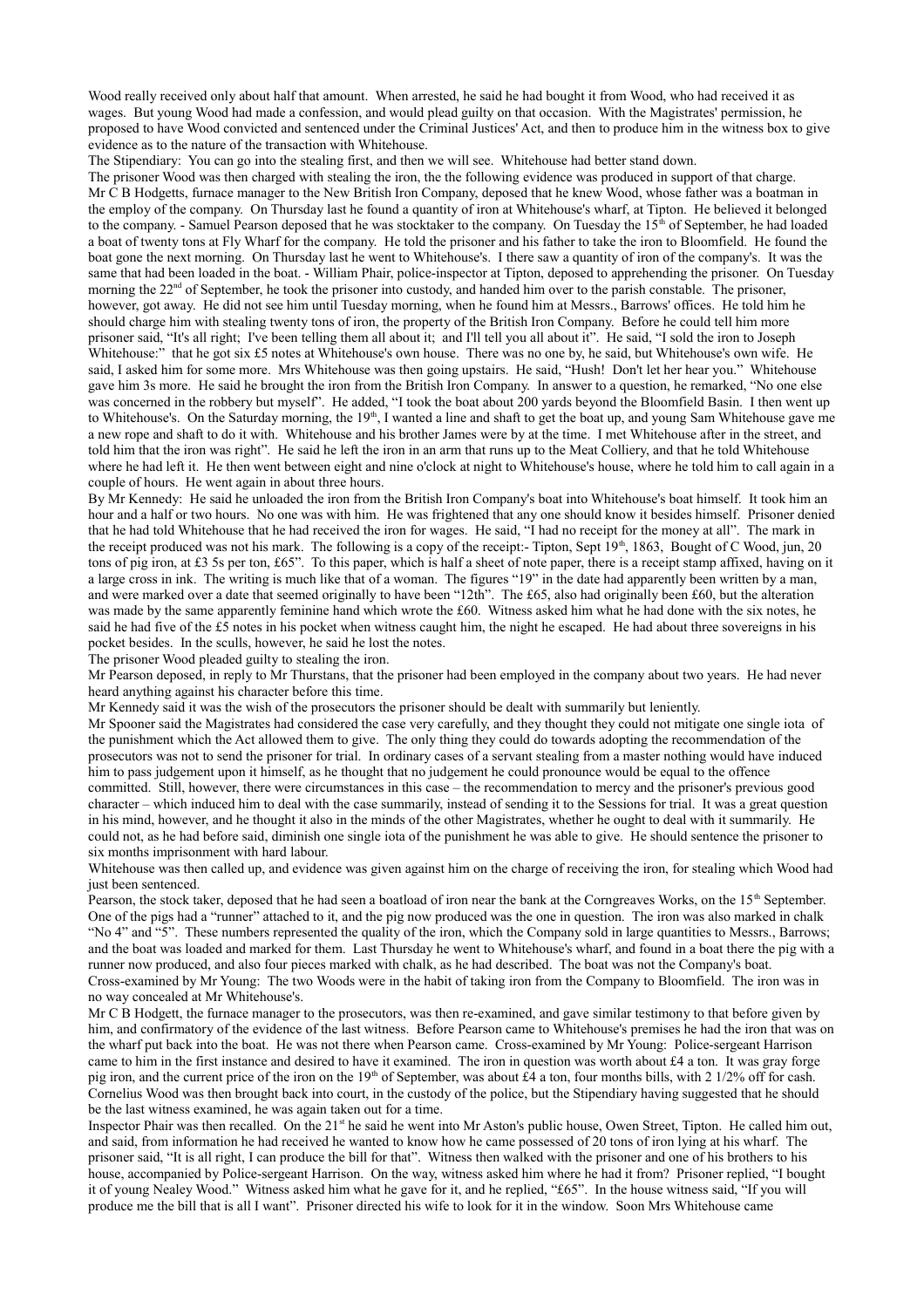downstairs with it. Prisoner then said, "I gave him thirteen new Bank of England notes for this; didn't I, missis",(addressing his wife). His wife said, "Yes". Witness said, "Do you know how Wood became possessed of this boat load of iron". Prisoner replied, "He told me he got it for wages". Witness took Wood into custody, and he escaped. Witness then went again to Whitehouse about one o'clock in the morning of that night. He was in bed. Witness told him that he must take him into custody on a charge of receiving this iron, knowing it to be stolen. Witness did not then know whose iron it was. Prisoner, on the road to the station, made the same statement as before as to how he came by the iron. On the way to Bilston prisoner began to talk about it, as he rode in a cab to Bilston Police Court. He said, "I expect they will turn round and say I have not given him so much money for it as I have". Witness cautioned him to say nothing, as he should have to tell it again, and he (Whitehouse) would be offended.

Cross-examined: Witness took down no note of the conversation. Did not remember that the prisoner said, "They may as well say that I stole the twenty tons that I bought from Wood the other day". Must refuse to tell from whence he got the information about the prisoner having twenty tons of iron, but would say that he did not receive the information from Wood. Declined to say where he heard that Wood was to give evidence that day (yesterday).

Police-sergeant Harrison recalled. On Monday morning, the 21<sup>st</sup> of September, at half past six, he went to the prisoner's wharf, with Mr Fowler, the prosecutor in the case that was heard last week, and there saw some iron in a boat. He went away and returned about four in the afternoon, with Inspector Phair, with whom he went to Aston's public house and from there to the house of the prisoner. There Inspector Phair asked him for the bill. Prisoner and his wife began to look for it. Phair left the house and on his return Mrs Whitehouse brought the bill downstairs. On the following Thursday witness went to the wharf with Hodgetts, who said it belonged to the prosecutors, and witness remained in charge of the iron. He then sent for the prisoner, who came to the wharf. Witness said, "I charge you with stealing or receiving this iron, the property of the British Iron Company, knowing it to have been stolen, and I am going to take it away". Prisoner responded, "I bought it; you can take it". Witness said, "Whose boat is this that it is in? I am going to take it". He replied, "It is mine". Witness then removed all the iron, which weighed nineteen tons. The piece identified by Pearson was amongst it, and also four pieces marked with chalk. - Cross-examined: Had not had any conversation with Wood. Inspector Phair was then again recalled, on the application of Mr Young. He deposed to apprehending young Wood, and handing him over to the parish constable, he went out to arrest his father. Immediately upon it he heard a door slam. He went back, and found that young Wood had escaped. Since then he had been in diligent search of him, but although he had heard of Wood being at the Potteries and elsewhere, he could not arrest him till he found him at Messrs., Barrows. Whitehouse had extensive dealings, and was in business with his brother as an ironfounder.

Re-examined by Mr Kennedy: Whitehouse had no counting-house, and kept no books. He was a cinder dealer and ironfounder. Esther Wood called and deposed: On Saturday last she saw the prisoner near Aston's public house, in Tipton. He asked her if they had got young Wood (meaning Cornelius, her nephew), and added that they (meaning her sister, Cornelius's mother) were to keep him back till it was over, and, further, that he (Whitehouse) had given £65 for it, and if he should be asked where he got the iron from, he was to say they must find out.

Cross-examined: Neither Wood's mother, nor anybody else but Mr Whitehouse, told her that Wood had received £65. That day (yesterday) was the first day that she detailed the conversation with Whitehouse. The person to whom she detailed it was Policesergeant Harrison. She had before told this extraordinary story to her husband and his brother, and the boy's father, with whom and with her husband she had come to Wolverhampton.

Cornelius Wood deposed: My father is a boatman to the British Iron Company, and I assist him. I remember on the  $15<sup>th</sup>$  of September last being directed to take a boatload of iron to Messrs., Barrows of Tipton. I sold that iron to the prisoner for £30. We had a boat over more than we had a note for. About a month before that time the prisoner had asked me if I could get him a boat of iron. I have known him several years. I have lived near him; and I suppose he knew I was employed for the British Iron Company. I sold the prisoner the iron on the Saturday after the Tuesday on which I had been directed to take the boat to Bloomfield. He paid me in six £5 notes. I gave him no receipt. I made my mark upon no paper. Until Inspector Phair showed me the paper produced (the alleged receipted bill described as above) I had never seen it. I did not make that mark upon it. The prisoner paid me in his house, and his wife was going upstairs at the time. I can neither read nor write.

By the Stipendiary: I took the iron on the Tuesday, and put the boat against the Tippington Iron Wharf, at Tipton. On the Saturday, I got a boat from the prisoner, and loaded the iron out of the New British Iron Company's boat into that belonging to the prisoner. I shoved the company's boat 200 or 300 yards from this place. The distance from the New British Iron Company's works to Messrs., Barrows is five miles. I have always lived at Tipton, and about 200 or 300 yards from the prisoner's house.

Cross-examined: I was paid the £30 at about six the same (Saturday) night. No paper was brought out to be receipted. I did not go down to the Post Office for any stamps, and Mr Whitehouse did not tell him I must give him a stamped receipt. Mr Whitehouse did not give me a shilling to buy receipt stamps on that day, nor did I go down to the Post Office on the same day for a shilling's worth of postage stamps.

Mr Young was proceeding in his cross examination when

The Stipendiary suggested that probably he had better reserve it, as the Magistrates had resolved to commit.

Mr Young said he was told that it was not unusual in that district for wages to be paid in iron.

The Stipendiary: What! £60 worth of iron? I should like to be the boatman.

Mr Young wished to put further questions but

The Stipendiary again counselled their being reserved for the trial.

Mr Young conversed with the solicitor by whom he was instructed, and then said he should act upon the suggestion of the

Stipendiary, and was about to apply for bail to be taken, when

The Stipendiary interposed, and said that nothing should induce him to take bail, "If there were no receivers," he added, "there would be no thieves. It was a case of the utmost possible importance".

Mr Cartwright said that if the counsel talked all day he should still remain of the same opinion as the Stipendiary.

The prisoner: He told me it was his iron. He told me it was his father's iron. If you please, so take bail. I have nothing to say only I should like bail. There is Mr Barrows there (on the Bench), he has known me for many years; Mr Barrows, if you please. Major Barrows: I have nothing to do with it.

The prisoner was then committed to the Sessions, and the Court, which had been crowded, now became much thinned. Looking round to the back of the Court before he was taken out, the prisoner called out "Good bye"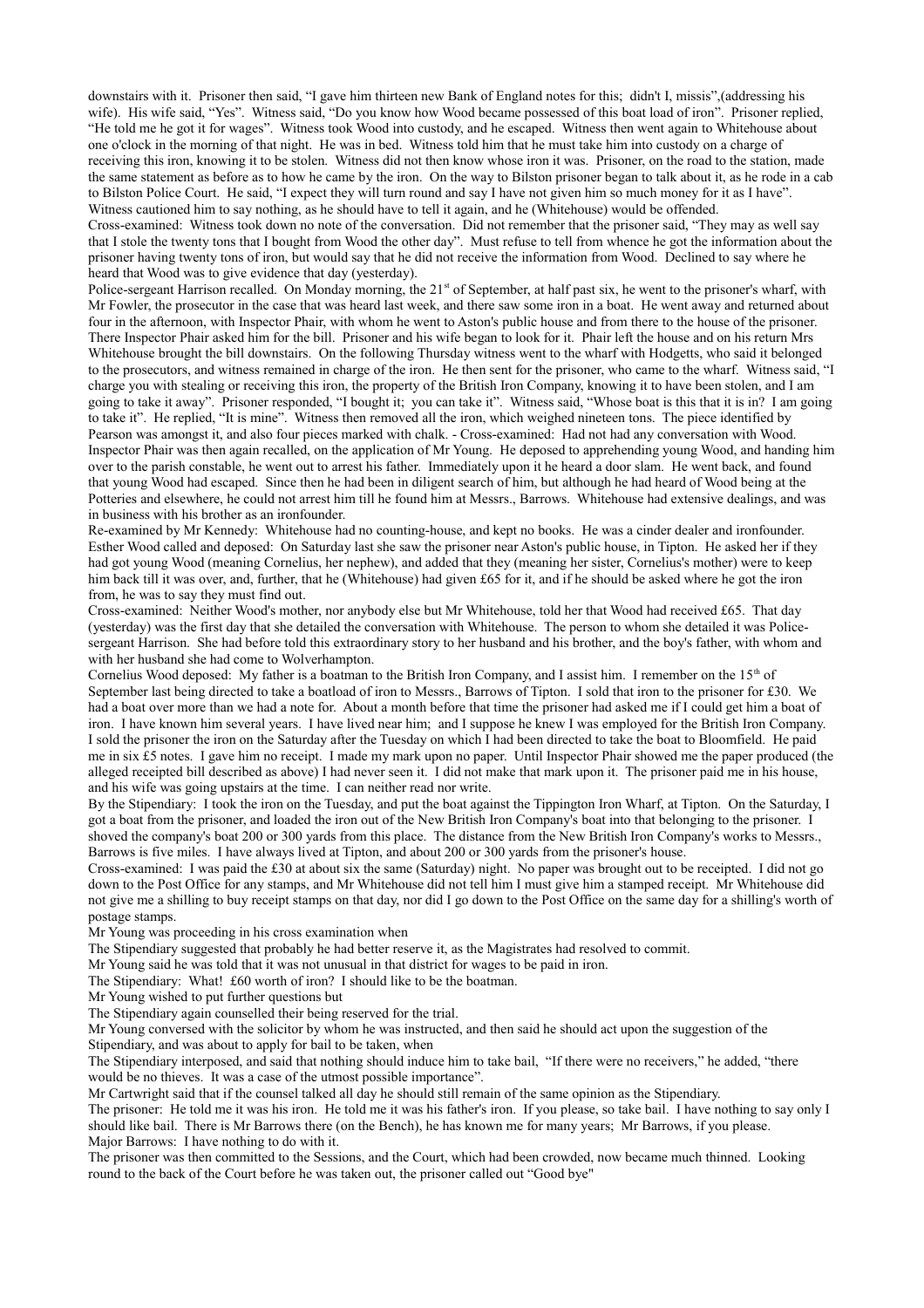## THE TIPTON IRON STEALING CASE YESTERDAY

# BEFORE THE EARL OF LICHFIELD, CHAIRMAN

**Walter Bibbins** (27), boatman, was indicted for stealing nine tons weight of iron, the property of the Birmingham Banking Company, at Bilston, and Joseph Whitehouse (on bail) was indicted for receiving the same, he well knowing it to have been stolen. Mr C R Kennedy (specially retained) and Mr A S Hill conducted the prosecution. Mr Kenealy and Mr Motteram defended Whitehouse. Mr Young appeared on behalf of Bibbins.

Mr Kennedy, having briefly opened the case, called

Henry Fowler, who stated that he was the agent of the Barber's Field Company, at Bilston. On the 24<sup>th</sup> of August last, he had contracted with Mr Morris, the agent of the Birmingham Banking Company, for the purchase of 400 or 500 tons of iron, which was lying stacked up at Shale's Wharf, Millfields. In consequence of something said to him by Mr Morris, he marked the iron with a piece of mortar, or something of the kind, which he picked up in the yard. (A piece of iron was here produced, which the witness identified as part of the iron he had marked). Witness continued: On the  $21<sup>st</sup>$  of September he went, in company with Police-sergeant Harrison and Police-constable Cook, to the premises of the prisoner Whitehouse, where they found a quantity of iron similar to that which he had marked. He knew Sumner from his working under Townsend, who was a steerer in their employ. On the  $20<sup>th</sup>$  of September, he saw Sumner at the Police Station, and it was in consequence of something which Sumner told him that he went to the house of the prisoner Whitehouse. On the 22<sup>nd</sup> of September, he saw "Barney" who was an agent of Whitehouse. The prisoner's works were near the canal side, and about four miles from Shale's Wharf. Bibbins was a stranger to him; the first time he saw him was at the Police Station, on Sunday. On the following Tuesday, previous to going before the Justices, he told him that he had received £2 2s 6d as his share, and that he expected no more. The day previous, witness had seen Whitehouse, who said he had purchased the iron from two men, who said they had received it for wages. He further stated that he had given them £18 for it, and that he had got a receipt, which he produced. The prisoner went with him, and pointed out the iron which he had bought. Witness was returning the receipt to Harrison, the policeman, when the prisoner snatched it away, saying that it was his property. Crossexamined by Mr Young: Sumner had not received any punishment. It was on the Sunday he saw Sumner in the cell at Bilston. Witness said, "Speak the truth; it will be in your favour afterwards". He also promised to use his influence to obtain a mitigation of punishment. When he saw Bibbins on the Tuesday Sumner was there. There were also present Mr Beaumont, the attorney for the prosecution, and several police-constables. Cross-examined by Mr Kenealy: He was informed by the police that "Barney" was the agent of Whitehouse. He would not swear that Whitehouse was an ironfounder. When Harrison wanted to keep the receipt the prisoner said he wanted it, and then snatched at it. Harrison then said to prisoner, "If you don't give it up I shall take you and the iron as well". Prisoner then gave up the receipt to Harrison. Witness stated that he was not aware that it was at all usual to pay boatmen their wages in iron, but upon being pressed by Mr Kenealy he admitted he had known isolated cases of it being done. **Richard Sumner** said he was a boatman, and worked under John Townsend, who was a steerer, in the employ of the Barber's Field Company. He had worked for him about fourteen or fifteen months. In September last he went to Wolverhampton in a boat. When he arrived there he saw Bibbins, who helped him to unload the boat. They then went back together to Millfields. On the way Bibbins said "Barney" had been to him, and wanted him to get some iron, and told him he knew a place to take it to. Bibbins said there was some at Millfields. He said take some, as he knew where they could sell any quantity, and upon being asked where, said at Whitehouse's, at Tipton. Witness, Bibbins and Townsend then went to Shale's Wharf and took the iron, and put it in the boat. The weight of the iron they took was nine tons all but 14lbs. They left the wharf at about seven o'clock in the evening, and went with the iron to the Malthouse Turn. In going to the Malthouse Turn they passed through a lock. In passing through the lock Bibbins said, "Tell them it is "lightening"". Upon arriving at the turn they made the boat fast. The Malthouse Turn was about 200 yards distant from Whitehouse's. At about ten o'clock that night he went to "Barney's". The next morning, at seven o'clock, he went to Mr Whitehouse, and told him they had brought the iron "Barney" had told Bibbins to bring. Whitehouse asked if it was the iron "Nealy Wood" had spoken about. Witness said, "No", and then asked if "Barney" had not mentioned it to him, when he said, "No, he had not seen "Barney"". Witness then told Whitehouse the iron was there, and he said, "Bring it into the basin, and I will go and look at it". Witness saw Whitehouse soon after, when he told him he had seen the iron, and that it was not up to much, and then asked what they wanted for it. Witness replied, "What you think proper". Whitehouse said he had eight sovereigns in his pocket, and they could have that if they liked. Bibbins was present. He took the eight sovereigns, and Whitehouse asked where they had the iron from. Witness replied, "Not far off". He did not say that they had received it for wages. Whitehouse said he should require a bill of the iron, and that the sum of £18 was to be put on the bill as the price paid for the iron. The bill was drawn up in a liquor vaults in

Tipton, in the presence of witness and "Barney". "Barney" was not present when the bargain was made. Witness and Bibbins got the iron out of the boat. After getting the iron out, they met Whitehouse and "Barney". Whitehouse sent "Barney" to get the bill made out. The bill was made out, at the request of "Barney", by a Mr Shaw. Wm Hughes was not present at the time.

**John Townsend**, a boatman, said the prisoner Bibbins came to him and Sumner on the 18<sup>th</sup> of September, whilst they were unloading a boat at Wolverhampton. They all returned together, but witness did not hear the conversation between Sumner and Bibbins as they were in the boat, and he was driving the horse. Sumner said that Mr Fowler had promised to give them some ale to take the iron to Tipton. They went to Shale's Wharf and loaded the iron. Upon arriving at the Malthouse Turn he left the other two, and returned with his horse. He recollected the Deepfield Stop. The man asked for a ticket when they arrived there, when Bibbins said, "Say it is only a bit of lightening"".

James Shaw said he remembered Saturday morning, the 19<sup>th</sup> September. On that morning, Sumner and "Barney" (whose proper name he believed was Barnabas Bowman) came into the spirit vaults in which he was an assistant. He knew "Barney" worked for Whitehouse. Both "Barney" and Sumner asked him to make out a bill. "Barney" asked him first. Sumner described himself as "Richard Jones". After he had made out the bill they went away. - On cross-examination by Mr Kenealy, the witness stated that Sumner returned in about an hour with three others, and ordered something to drink. He put his hand into his trousers pocket, and brought out a handful of money, He (witness) said he should think there were not less than fourteen or fifteen sovereigns in his hand. He had an opportunity of seeing, as the prisoner had to look over his money in order to pick out a shilling with which to pay for the liquor. He had some silver in his hand, but not much. He read the bill and receipt over to Sumner (who could neither read nor write) before he affixed his mark.

John Harrison stated that he was a sergeant of police. On the 21<sup>st</sup> of September he went to the house of the prisoner Whitehouse. He asked him if he had bought any iron during the last week besides at sale. Prisoner replied that he had bought some on the previous Saturday from two men on the canal. He did not know the men, but had seen one of them about twenty years ago, He then produced